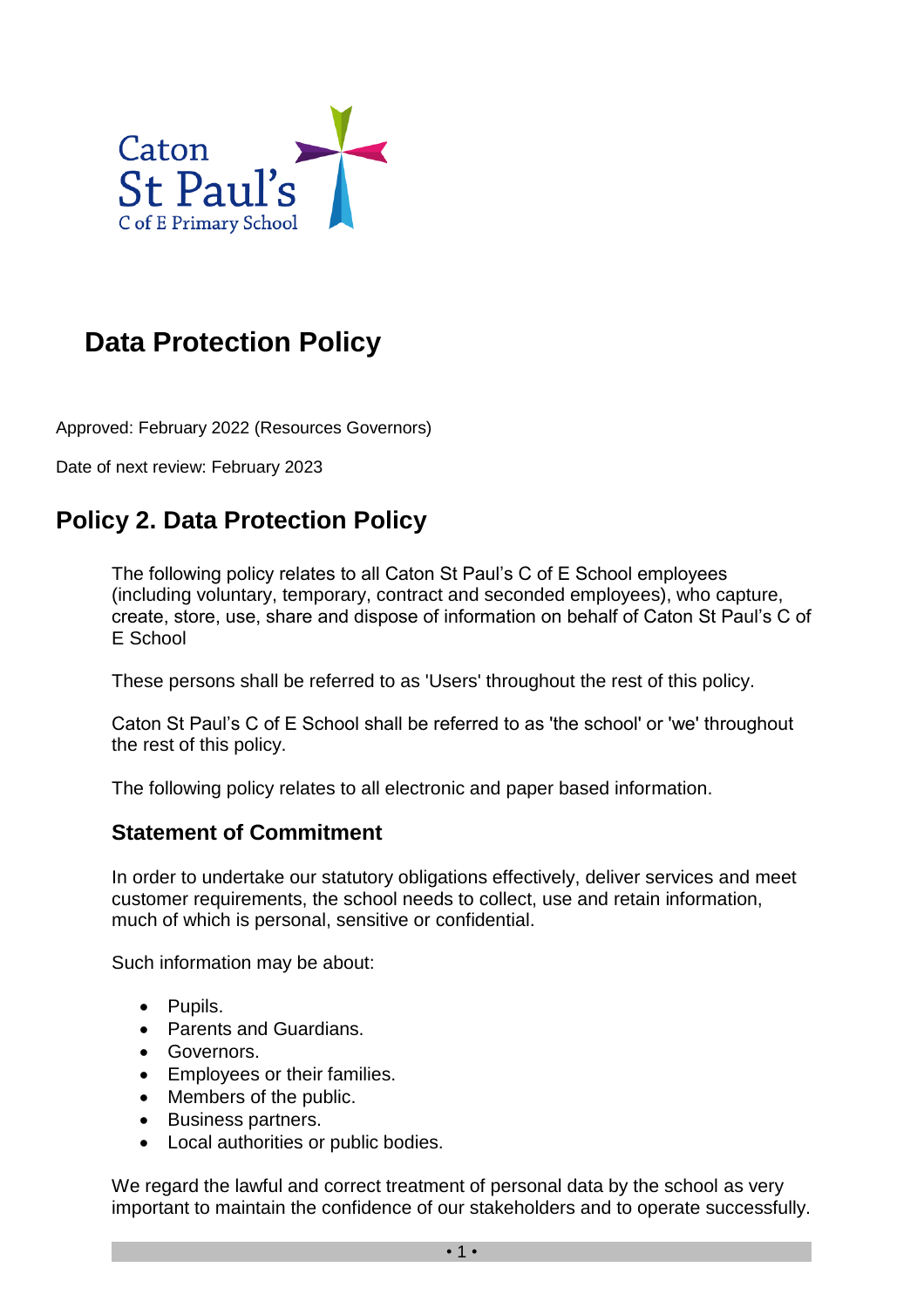To this end, the school will ensure compliance, in all its functions, with the Data Protection Act (DPA) 1998, the General Data Protection Regulation (GDPR) and the new Data Protection Act (DPA) 2018, and with other relevant legislation.

### **Data Protection Principles**

The Principles of DPA and GDPR state that personal information must be:

- 1. Processed lawfully, fairly and in a transparent manner in relation to individuals; the lawful basis can be:
	- Consent of a data subject
	- Processing is necessary for the performance of a contract with the data subject
	- Processing is necessary for compliance with a legal obligation (e.g. The Education Act 1996, School Standards and Framework Act 1998, Education Act 2002, Children and Families Act (2014)
	- Processing is necessary to protect the vital interests of the data subject or another person (e.g. life or death)
	- Processing is necessary for the performance of a task carried out in the public interest

The lawful basis for sensitive personal data (racial, political, religious, trade union, genetic, health, sex life, criminal convictions or offences) is:

- Explicit consent of the data subject
- Processing is necessary for carrying out obligations under employment, social security or social protection law
- Processing is necessary to protect the vital interests of a data subject or another individual where the data subject is physically or legally incapable of giving consent
- Processing carried out by a not-for-profit body with a political, philosophical, religious or trade union aim provided the processing relates only to members or former members and provided there is no disclosure to a third party without consent
- Processing relates to personal data manifestly made public by the data subject
- Processing is necessary for the establishment, exercise or defence of legal claims or where courts are acting in their judicial capacity
- Processing is necessary for reasons of substantial public interest
- Processing is necessary for the purposes of preventative or occupational medicine, for assessing the working capacity of the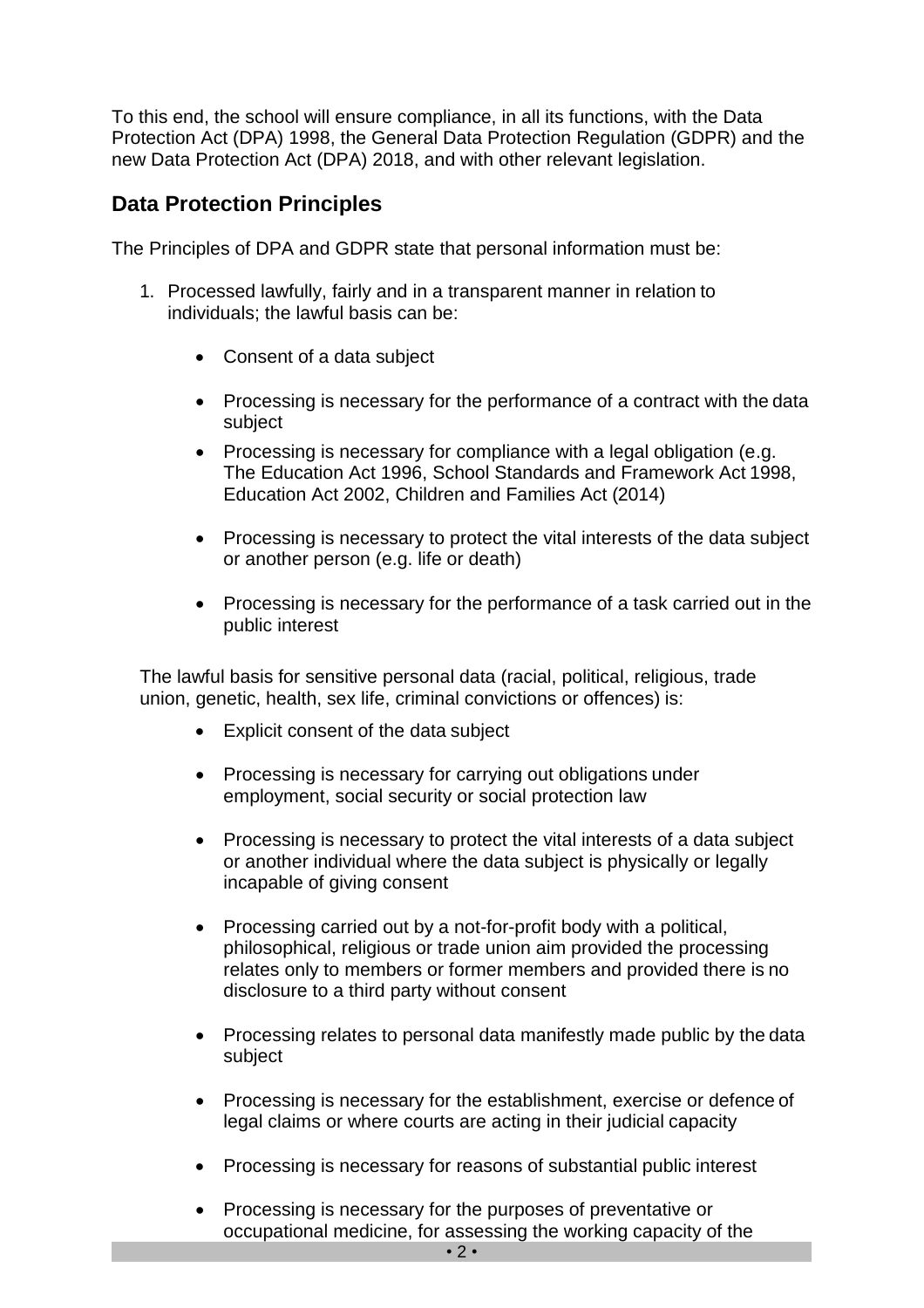employee, medical diagnosis, the provision of health or social care or treatment or management of health or social care systems and services

- Processing is necessary for reasons of public interest in the area of public health, such as protecting against serious cross-border threats to health or ensuring high standards of healthcare and of medicinal products or medical devices
- Processing is necessary for archiving purposes in the public interest, or scientific and historical research purposes or statistical purposes in accordance with Article 89(1)
- 2. Collected for specified, explicit and legitimate purposes and not further processed in a manner that is incompatible with those purposes
- 3. Adequate, relevant and limited to what is necessary in relation to the purposes for which they are processed
- 4. Accurate and, where necessary, kept up to date
- 5. Kept in a form which permits identification of data subjects for no longer than is necessary for the purposes for which the personal data are processed
- 6. Processed in a manner that ensures appropriate security of the personal data against unauthorised processing, accidental loss, destruction or damage, using appropriate technical or organisational measures.

#### **Compliance with the Data Protection Principles and Data Protection Legislation**

In order to comply with these principles and meet all data protection obligations as stipulated in data protection legislation, the school will:

- Raise awareness of data protection across the school.
- Offer data protection training to all employees and governors.
- Create a data protection policy for the school that is updated annually.
- Complete a personal data processing audit, which lists the following:
	- o Name of the personal data set.
	- o Purpose for processing this personal data set.
	- o Who the data set is shared with.
	- o Is the data transferred to another country.
	- o How long do you keep the personal data set (retention).
	- o The technical and organisational security measures to protect the personal data set.
	- o The legal basis for processing as described above (1).
	- o If consent is the legal basis for processing, details of the evidence of this consent.
- Put any risks found from the personal data processing audit process into a risk register.
- Review the school's consent forms so they meet the higher standards of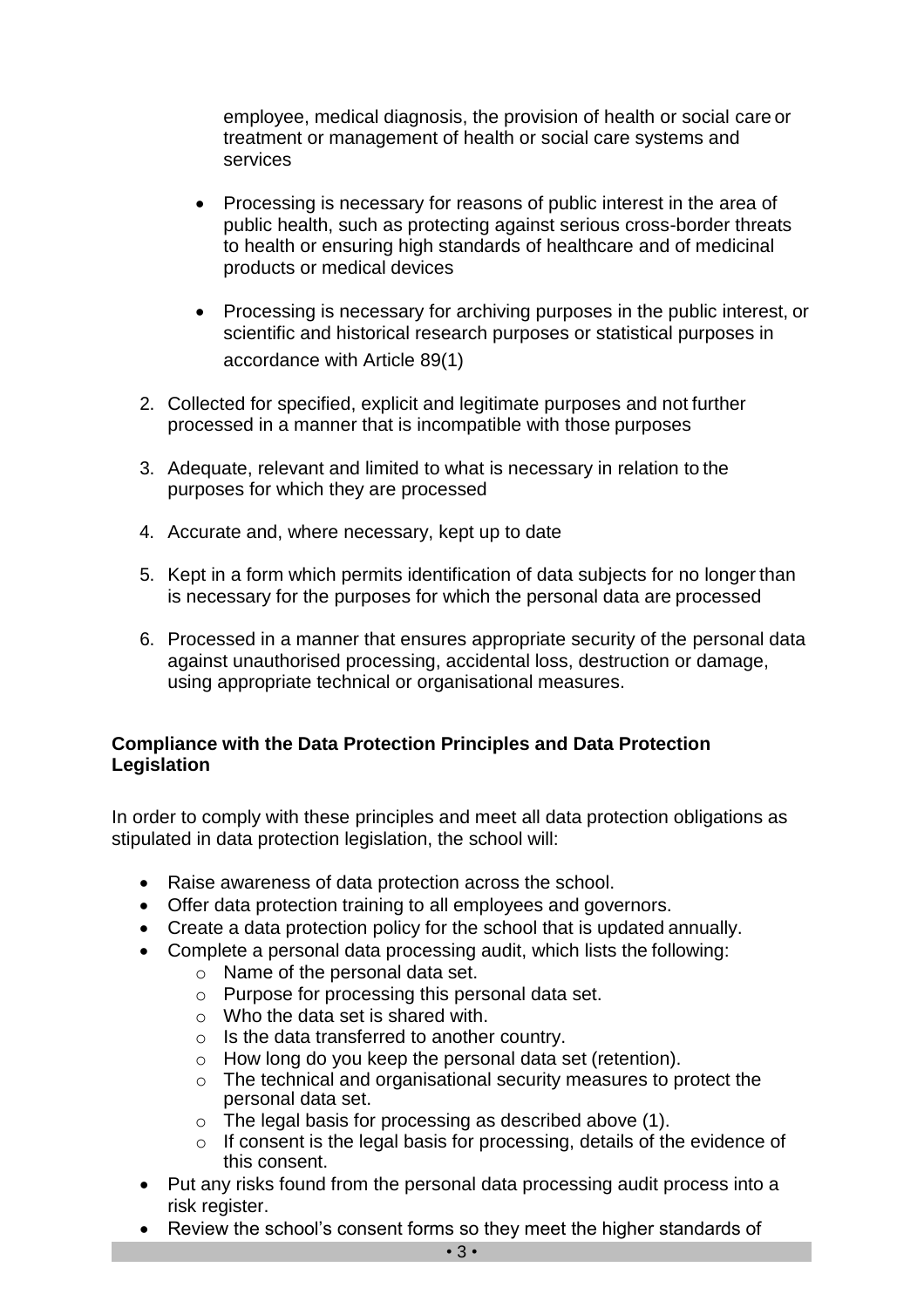GDPR, create an audit trail showing evidence of consent.

- Under 13's can never themselves consent to the processing of their personal data in relation to online services, this rule is subject to certain exceptions such as counselling services.
- Register with the Information Commissioners Officer as a data controller.
- Appoint a data protection officer who will monitor compliance with the GDPR and other data protection laws.
- Create a privacy notice that will let individuals know who we are, why we are processing their data and if we share their data.
- Create a system to allow data subjects to exercise their rights:
	- o Right to be informed via a privacy notice.
	- o Right of access via a subject access request within 1 month.
	- o Right of rectification to incorrect data within 1 month.
	- o Right to erasure unless there is a legal reason for processing their data.
	- o Right to restrict processing to the bare minimum.
	- o Right to data portability to receive their data in the format they request.
	- $\circ$  Right to object to personal data being used for profiling, direct marketing or research purposes.
	- o Rights in relation to automated decision making and profiling.
- Amend any business contracts with suppliers to ensure that they will conform to new data protection legislation.
- Implement technical and organisational controls to keep personal data secure.
- Use Privacy Impact Assessments to assess the privacy aspects of any projects or systems processing personal data.
- Ensure an adequate level of protection for any personal data processed by others on behalf of the school that is transferred outside the European Economic Area.
- Investigate all information security breaches, and if reportable, report to the Information Commissioners Office within 72 hours.
- Undertake data quality checks to ensure personal data is accurate and up to date.
- Demonstrate our compliance in an accountable manner through audits, spot checks, accreditations and performance checks.
- Support the pseudonymisation and encryption of personal data.

## **Rights of the Individual**

The list of rights that a data subject (person who the data is about) can exercise has been widened by Section 2 of the GDPR:

- The right to be informed; via privacy notices.
- The right of access; via subject access requests (SARS), the timescale for response has been reduced from 40 calendar days to one calendar month. SARs must be free of charge, charges can only be made for further copies or where requests for information are unfounded or excessive.
- The right of rectification; inaccurate or incomplete data must be rectified within one month.
- The right to erasure; individuals have a right to have their personal data erased and to prevent processing unless we have a legal obligation to do so.
- The right to restrict processing; individuals have the right to suppress